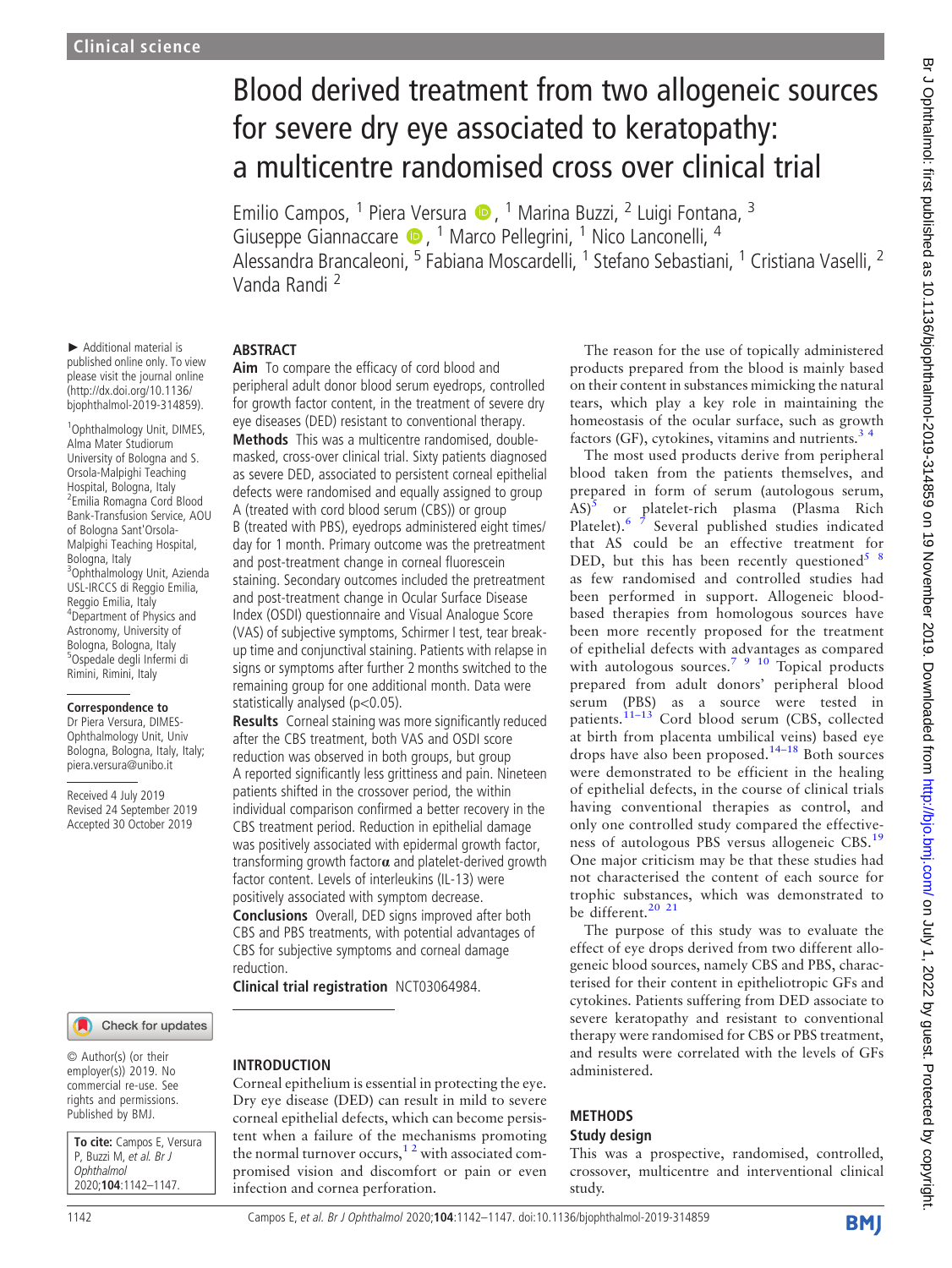The study was conducted according to the current legislation for clinical research and complied with the Health Insurance legislation for clinical trials in Italy. It was conducted between January 2017 and February 2018 in compliance with the International Conference on Harmonisation guidelines for Good Clinical Practice and the Declaration of Helsinki, and involved three centres in Italy (Ophthalmology Unit in Bologna, Reggio Emilia, and Rimini).

The study consisted of two periods. Period 1 was runned for 3 months, comprising 1 month of treatment and a 2-month followup after the end of treatment. Period 2 was runned for an additional months, and patients entered in this period as specified below.

Study visits were scheduled at day 1 (V1, visit 1/ randomisation), day 3–5 days (V2, visit 2/baseline, beginning of treatment), day  $14\pm2$  (V3, visit 3/intermediate control), day 30  $\pm$ 2 (V4, visit 4/end of the treatment, endpoint), day 90 $\pm$ 2 (V5, visit 5/control after treatment suspension, end of period 1).

The patient eventually entering period 2 also was evaluated at day  $93\pm3$  (V6, visit 6/baseline for period 2), day  $107\pm2$  (V7, visit 7/intermediate control), and finally at day  $121 \pm 2$  (V8, visit8/end of the treatment of period 2, end of the study).

Patients were also contacted by telephone on day 8+2 and if entered in period 2 on  $115 \pm 2$  day, to ask about sensations at instillation.

#### Treatment preparation

The treatments under study comprised blood serum obtained from two different sources: CBS collected at birth and adult subject donor PBS. Serum from both sources were measured for levels of following GFs and interleukins (IL): IL-1β, IL-4, IL-6, IL-10, IL-13, fibroblast GF (FGF), platelet-derived GF (PDGF), vascular endothelial growth factor (VEGF), nerve GF (NGF), epidermal GF (EGF), transforming GF (TGF)-α, TGF-β1/β2/β3, insulin GF (IGF)-1 and IGF-2. Samples were evaluated using commercially available multiplex bead-based sandwich immunoassay kits (Bio-Rad Laboratories, California, USA), by means of the Bio-Plex Protein Array System (Bio-Rad Laboratories, California, USA) as previously described.<sup>[21](#page-5-9)</sup> The products were prepared, standardised, controlled and sealed in anonymous frozen unidose vials in the Transfusion Service, partner in the study, as it has been extensively described and reported previously.[18 21](#page-5-10) The explanation of the method is given in [online supplementary](https://dx.doi.org/10.1136/bjophthalmol-2019-314859) [file 1](https://dx.doi.org/10.1136/bjophthalmol-2019-314859).

#### Randomisation

The assignment of the treatment in period 1 was performed through a computer generated randomisation schedule, stratified by study site, blind to the patient and the clinician, only known to the transfusion service personnel. The patient entered period 2 only in case of a corneal epithelial damage occurring at V5 and larger than that recorded at baseline, or subjective symptoms higher than that detected at baseline, and the treatment assigned belonged to the remaining arm. The treatment also in this period was only known to the transfusion service personnel, trained to keep data aside.

## Masking description

The products under study were prepared, standardised, controlled and sealed in anonymous frozen vials in the Transfusion Service of the S. Orsola-Malpighi Hospital, our partner and collaborator in the study. The products had same physical and colour characteristics and could not be visually recognised. Boxes

containing the vials reported a code of assignment only known by the transfusion service personnel.

### Inclusion criteria

Eligible patients were ≥18 years old and had moderate to severe symptomatic dry eye (defined according to the 2017 DEWS II classification<sup>[22](#page-5-11)</sup>) with a baseline 12-item selfadministered Ocular Surface Disease Index (OSDI) score ≥23 on a 0–100 scale. Three subscales, interpreted as subscale A: ocular symptoms (three questions); subscale B: vision-related function (six questions); and subscale C: environmental triggers (three questions) were calculated and included in the statistic. Eligible patients had at least one eye with both of the following conditions at baseline: corneal damage coverage  $>25\%$  of total corneal area  $(2 \mu L)$  instillation of 2% unpreserved sodium fluorescein and estimated as it will be described below), and a Schirmer score (without anaesthesia)  $\geq$ 3 and  $\leq$ 10 mm/5 min or three consecutive tear break-up time (TBUT) tests  $\leq 10$  s. Subject must be on stable course of systemic therapy (oral immune suppressants consisting of steroids/cyclosporine) without plan to change or is not on systemic immunosuppressive therapy concomitant systemic treatments.

## Exclusion criteria

Exclusion criteria were concurrent treatment with hypotensive drugs, ocular surgery in the 12 months preceding enrolment, history/active signs of ocular trauma, infection or inflammation (within 3 months of visit 1), active signs of ocular allergic disease or ocular herpes (within 2 years of visit 1); use of intraocular or periocular medications or punctum plugs (or lacrimal punctum cauterisation).

## Assessments

During the screening visit, all study participants underwent a detailed ophthalmological examination including OSDI questionnaire and Visual Analogue Score (VAS), biomicroscopy, TBUT and corneal staining with fluorescein, conjunctival lissamine green staining (grade  $0-18$ ),  $23$  and Schirmer I test. All examination procedures and assessments were performed in the following order: patient assessment of symptoms, OSDI, TBUT, corneal staining, conjunctival staining, Schirmer test.

## Assessment of corneal damage

The semiautomatic method for assessing corneal staining was developed by one co-author (NL) within the framework of the ImageJ software, provided in the public domain by the National Institutes of Health, Bethesda, Maryland, USA.<sup>[24](#page-5-13)</sup> The explanation of the method is given in [online supplementary file 2.](https://dx.doi.org/10.1136/bjophthalmol-2019-314859) The software has been implemented as a Macro for ImageJ and can be freely download from the website [www.medphys.it.](www.medphys.it)

## Treatment and assessments

At randomisation patients were instructed to start administering 1–2 drops of sterile 0.9% NaCl in each eye 2–6 times each day (as needed) for 3 days as a washout step. They were randomised (1:1) to CBS or PBS treatment, based on a computer generated randomisation scheme provided.

Treatments were dispensed by the Transfusion personnel, advising patients to store the vials in the −20°C fridge, and thaw one vial at a time for the daily administration, which consisted of 8 drops/eye/daily. The content of GFs and ILs in the two treatments is summarised in [table 1](#page-2-0).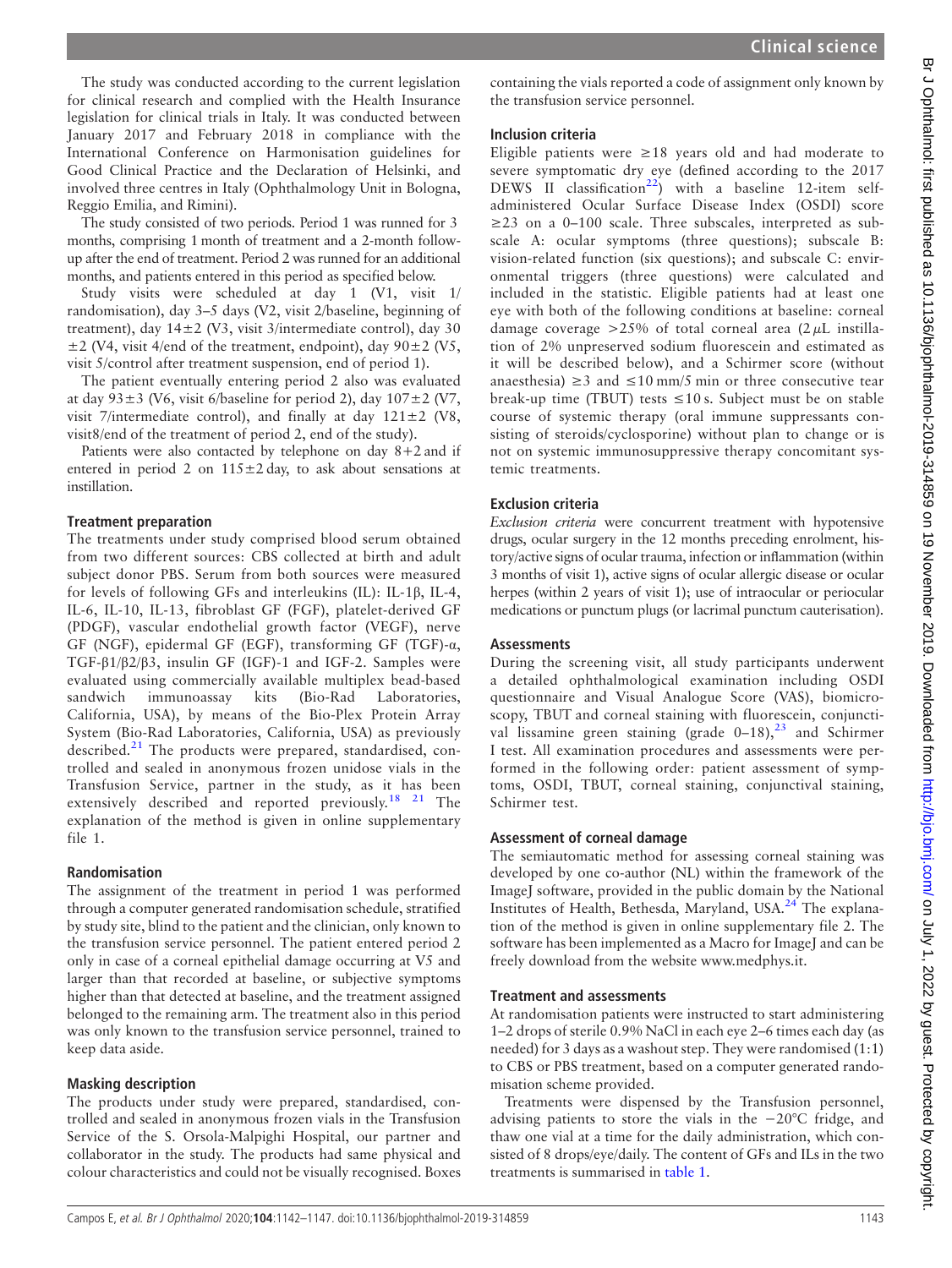<span id="page-2-0"></span>Table 1 The concentrations of growth factors (GF) and interleukins (ILs) in cord blood serum (CBS) and peripheral blood serum (PBS) treatments, administered to patients in this study. Values are expressed as pg/mL/day, except for PDGF \* ng/mL/day. CBS treatment delivered higher content of both GFS and ILs as compared with PBS, with the exception of IGF1 and IGF2

|                  | <b>CBS</b>    |                         | PBS           |                         |
|------------------|---------------|-------------------------|---------------|-------------------------|
|                  | <b>Median</b> | 95% CI                  | <b>Median</b> | 95% CI                  |
| EGF              | 237.50        | 195.17 to 272.50        | 130.00        | 114.53 to 140.40        |
| FGF              | 122.00        | 117.69 to 133.00        | 25.30         | 10.76 to 42.57          |
| IGF1             | 0.00          | $0.00 \text{ to } 0.00$ | 3.30          | $0.00 \text{ to } 9.52$ |
| IGF <sub>2</sub> | 4.25          | 3.56 to 5.44            | 23.95         | 19.36 to 29.08          |
| NGF              | 1.48          | 1.20 to 1.57            | 1.30          | 1.19 to 1.58            |
| PDGF*            | 2.04          | 1.79 to 2.36            | 1.29          | 1.19 to 1.37            |
| $IL-1-\beta$     | 24.55         | 3.40 to 72.27           | 0.51          | 0.41 to 0.65            |
| $IL - 4$         | 0.27          | 0.18 to 0.37            | 0.18          | 0.090 to 0.27           |
| $IL-6$           | 49.68         | 4.59 to 340.54          | 4.49          | 2.03 to 11.85           |
| $IL-10$          | 2.40          | 2.27 to 2.73            | 1.96          | 1.80 to 2.52            |
| $IL-13$          | 67.79         | 58.85 to 85.08          | 0.080         | $0.00$ to $0.37$        |
| $TGF-a$          | 14.22         | 11.57 to 15.96          | 4.04          | 3.10 to 4.86            |
| <b>VEGF</b>      | 81.50         | 33.14 to 134.58         | 36.60         | 31.20 to 42.64          |

EGF, epidermal growth factor; FGF, fibroblast growth factor; IGF, insulin growth factor; NGF, nerve growth factor; PDGF, platelet-derived GF; TGF, transforming growth factor.

#### Outcome measures and analyses

The study eye was the eye with greater corneal epithelial damage at baseline, or the right eye if both eyes had equal damage. The primary endpoint was the change in corneal epithelium damage from V2 at V4 in the study eye. Secondary endpoints included change in OSDI, VAS, Schirmer test, TBUT, conjunctival staining, from V2 at V4. Satisfaction and tolerability to both treatments were recorded as described elsewhere<sup>[25](#page-5-14)</sup> at V4, and at V8 for subjects entered in period 2 of the study.

#### Statistical analysis

A sample size of 30 patients per treatment group (60 total) was determined according to a previous report $^{18}$  $^{18}$  $^{18}$  adjusting the power value as 80% and type 1 error as 0.05. The study was not powered for secondary endpoints.

The data were analysed using SPSS V.20.0. Prior to statistical analysis, data distribution was checked for normality. The Mann-Whitney U test was used to compare differences between two independent groups. The Wilcoxon signed-rank test was used when comparing paired measurements. The Spearman's correlation coefficient ρ was calculated between primary and secondary outcome measures and the content of GFs and ILs in the treatment administered for each group. A p value of less than 0.05 was considered as statistically significant.

#### RESULTS

Forty-four women (median age 66 years, 42–82 years 95% CI) and 16 men (median age 52.5 years, 39–82 years 95% CI) were enrolled in the study and equally randomised in two groups. Demography of randomised patients is summarised in [table 2](#page-2-1), and appeared homogeneous between groups (Levene's test p>0.05).

Fifty-eight patients completed the period 1 study, while two were lost to follow-up before visit five due for reasons independent from the study.

<span id="page-2-1"></span>Table 2 Demography of patients randomised in group A, assigned to CBS treatment, and group B, assigned to PBS treatment. Info on previous systemic or topical treatments is also given

|  | Group                              | А                   | B                   |
|--|------------------------------------|---------------------|---------------------|
|  | Treatment                          | <b>CBS</b>          | <b>PBS</b>          |
|  | Females                            | 24                  | 20                  |
|  | $Aqe^*$                            | $65.5(61.5-69.0)$   | $66.5(61.3 - 70.0)$ |
|  | Males                              | 7                   | 9                   |
|  | $Aqe^*$                            | $52.0(45.0 - 71.5)$ | 53.0 (43.0-68.3)    |
|  | Rheumatoid arthritis (n)           | 5                   | $\overline{2}$      |
|  | Sjogren's syndrome (n)             | 9                   | $\overline{7}$      |
|  | GVHD (n)                           | 9                   | 8                   |
|  | Systemic treatments (steroids)     | 7                   | 5                   |
|  | Systemic treatments (cyclosporine) | 3                   | 4                   |
|  | <b>Topical treatments</b>          | 30                  | 30                  |
|  | Previous serum                     | 4                   | 3                   |
|  | <b>Steroids</b>                    | 12                  | 14                  |
|  | Cyclosporine                       | 2                   | $\overline{2}$      |
|  | Tear substitutes only              | 20                  | 18                  |
|  | Tear substitutes plus gel          | 6                   | 8                   |
|  | Tear substitutes plus ointment     | 4                   | 4                   |
|  |                                    |                     |                     |

\*Years, median (95% CI).

CBS, cord blood serum; PBS, pheripheral blood serum.

After 1 month of treatment no change in the corneal staining was observed in four eyes (one from group A and three from group B), and a light worsening was observed in three eyes (one from group A and two from group B). A significant improvement in the corneal staining was observed in 53 of the 60 eyes (88.3%), with the CBS treated group showing a statistically higher V4 versus V2 difference as compared with the PBS treated group  $(p=0.02)$  [\(figure 1\)](#page-3-0). Complete resolution of corneal damage was achieved in three of these 53 eyes (5.5%, two from group A and one from group B).

The subjective symptoms of discomfort significantly improved with respect to OSDI total score in both groups  $(p<0.01)$ . Only subset A score, regarding the subjective ocular symptoms, significantly lowered in the CBS treated group as compared with the PBS treated group (p=0.03). No statistical significance was shown between groups as far as the vision-related function (subset B score) and environmental triggers (subset C score) symptoms.

Results for the VAS, Schirmer test, TBUT, and conjunctival staining are summarised in [table 3.](#page-3-1) In particular, the Schirmer test and TBUT values did not change at V4 as compared with V2, with no statistically significant difference between group A and group B. The VAS and the conjunctival staining score were shown to decrease in both CBS and PBS treated patients at V4 as compared with V2 (p always  $< 0.01$ ) but without statistically significant difference between groups.

Between V4 and V5 patients returned to administer the same treatments used before enrolment, and in particular: 23 patients used only last generation tear substitutes; 15 patients hyaluronic acid-based tear substitutes associated to gels, and 22 tear substitutes hyaluronic acid-based tear substitutes associated to ointment.

A relapsing epithelial defect and/or a worsening in subjective symptoms occurred in 19 eyes (31%, 8 from the CBS treated group A and 11 from the PBS treated group B), after 2 months from the end of period 1.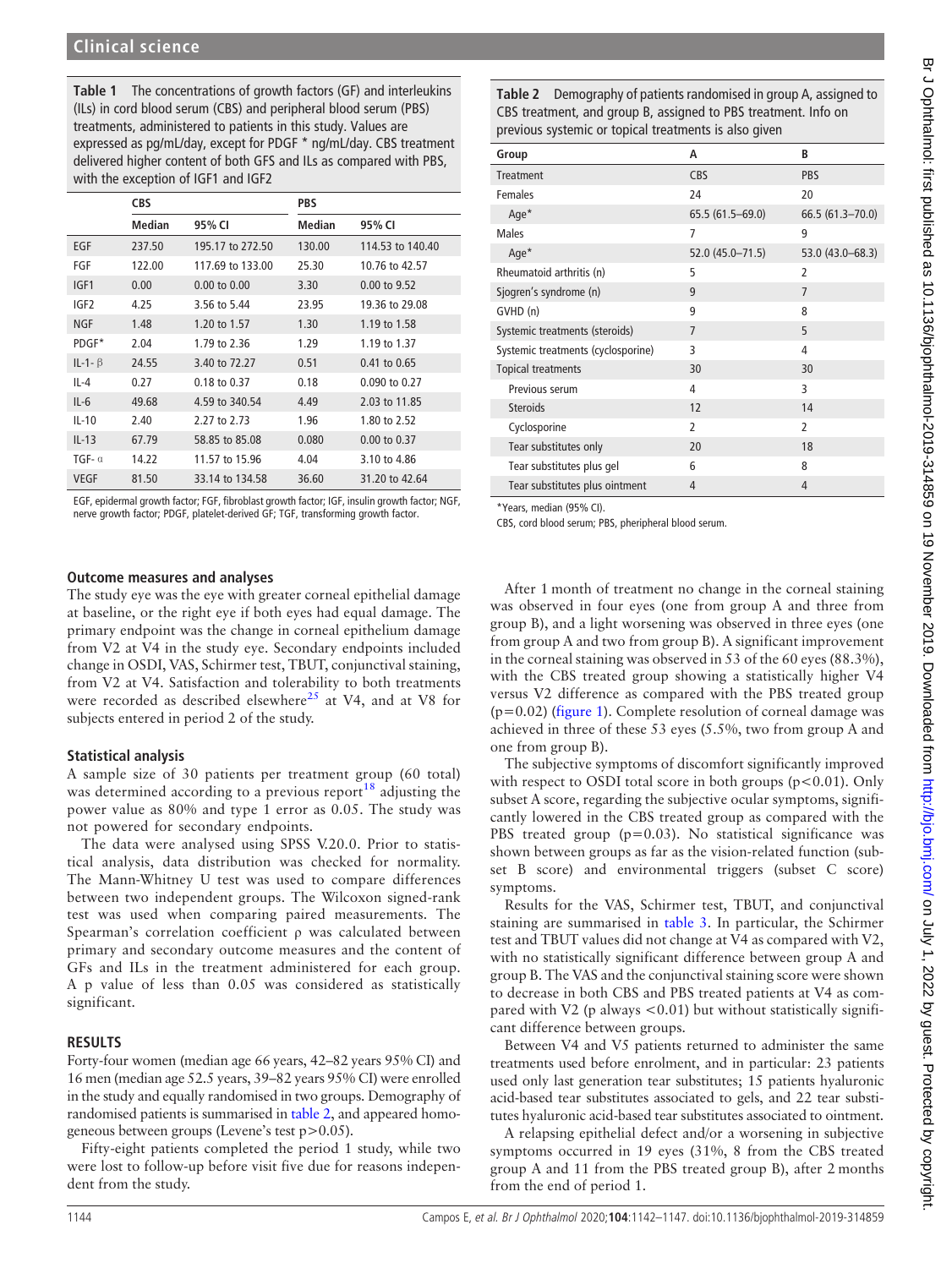<span id="page-3-0"></span>

Figure 1 The change in corneal epithelium damage from V2 at V4 in the study eye is graphed. Reduction was observed in both groups, but the pre-difference and post-difference in the CBS treated group was more significant as compared with the PBS treated group ( $p=0.02$ ). CBS, cord blood serum; PBS, peripheral blood serum.

A representative fluorescein stained slit-lamp image of a patient running both period 1 and period 2 of the study is given in [figure 2](#page-3-2). Data were analysed in a within-individual comparison between changes observed in the two periods of treatment, and results are summarised in [figure 3](#page-4-0). In particular, the CBS treatment resulted in a significantly higher reduction of

<span id="page-3-1"></span>Table 3 OSDI with the three subset score (sub A, B, C), VAS score, Schirmer test, tear break up time (TBUT) and conjunctival staining score before (V2) and after (V4) 1-month CBS and PBS treatment. No change was observed for the Schirmer test and TBUTvalues, whereas a reduction was shown for OSDI, conjunctival staining and VAS, but without a statistically significant difference between treatments. Among OSDI subset scores, only sub A significantly lowered in the CBS treated group as compared with the PBS treated group  $(p=0.03)$ . Values expressed as median (95% CI)

| <b>CBS</b>                         |                  | <b>PBS</b>                         |                |  |
|------------------------------------|------------------|------------------------------------|----------------|--|
| V <sub>2</sub>                     | V4               | V2                                 | V4             |  |
| <b>OSDI</b> score                  |                  | <b>OSDI</b> score                  |                |  |
| 52 (47-60)                         | 31 (28-37)       | 48 (38–59)                         | 38 (29-44)     |  |
| SUB A 24 (13-30)                   | $15(10-16)$      | $28(20-32)$                        | $21(14-34)$    |  |
| SUB B 13 (8-19)                    | $8(4-10)$        | $12(8-14)$                         | $8(4-14)$      |  |
| SUB C 14 (10-20)                   | $11(6-18)$       | $12(8-20)$                         | $8(6-20)$      |  |
| VAS score                          |                  | VAS score                          |                |  |
| $7.4(6.5 - 7.8)$                   |                  | $5.0(4.5-5.8)$                     |                |  |
| <b>Schirmer test</b>               |                  | <b>Schirmer test</b>               |                |  |
| $5.0(4.1 - 7.0)$                   | $5.0(3.1 - 6.8)$ | $4.0(2.7-6.2)$                     | $5.0(4.0-6.0)$ |  |
| TBUT                               |                  | TBUT                               |                |  |
| $3.0(2.0-4.0)$                     | $3.0(2.0-4.2)$   | $3.0(1.0-4.0)$                     | $2.5(2.0-4.0)$ |  |
| <b>Conjunctival staining score</b> |                  | <b>Conjunctival staining score</b> |                |  |
| $9.0(6.0-11.0)$                    | $6.0(3.0 - 7.4)$ | $11.0(7.0-12.0)$                   | $7.0(5.0-9.0)$ |  |

CBS, cord blood serum; OSDI, Ocular Surface Disease Index; PBS, peripheral blood serum; TBUT, Tear Break Up Time; VAS, Visual Analogue Score.

<span id="page-3-2"></span>

Figure 2 Slit-lamp photographs with fluorescein staining in patient running both period 1 and period 2 of the study. Before PBS treatment, the corneal epithelium was stained diffusely. (Top left). One month after treatment, severity of the damage decreased especially in the central area (top right). Two months after the end of the treatment, the level of epithelial damage worsened and patient entered period 2 (bottom left). After 1 month of CBS treatment, a diffuse decrease in staining was observed in all areas. In this patient, a better improvement was observed after the CBS treatment as compared with the PBS one. CBS, cord blood serum; PBS, peripheral blood serum.

corneal damage, either as administered in period 1 or period 2 ([figure 2](#page-3-2), upper part). The CBS treatment resulted in a significant higher reduction of both OSDI and VAS score, only when administered in period 1 ([figure 2](#page-3-2) middle and bottom, respectively).

The conjunctival staining was reduced in both period 1 and period 2 but without differences between periods. TBUT and Schirmer test values did not change in this period of the study.

A direct relationship was found between the corneal damage reduction and the content of EGF, TGFα, PDGF, FGF, and IL13 (Spearman's ρ respectively −0.583, –0.509, −0.512, –0.467 and −0.427; p<0.01), whereas an indirect relationship was shown for the content of IGF1 and IGF2 (ρ 0.550 and 0.491, respectively). IL13 was found in direct relationship with the OSDI subset A and B reduction ( $\rho$  −0.440 and −0.476, respectively,  $p$ <0.01).

No adverse event was recorded in the study. The overall satisfaction and tolerability for both treatments was very high, and only three patients (one from group A and two from group B in period 1) reporting occasional symptoms as mild blurring at instillation, which disappeared after less than 3 min and which did not prevent them from continuing and completing the study successfully.

#### **DISCUSSION**

This is the first double blind, randomised, cross over, and controlled clinical trial, comparing PBS from healthy donors vs CBS eye drops for the treatment of patients affected by DED with associated severe corneal damage, reporting whether clinical outcomes may be correlated with the content of epitheliotropic substances in the treatments.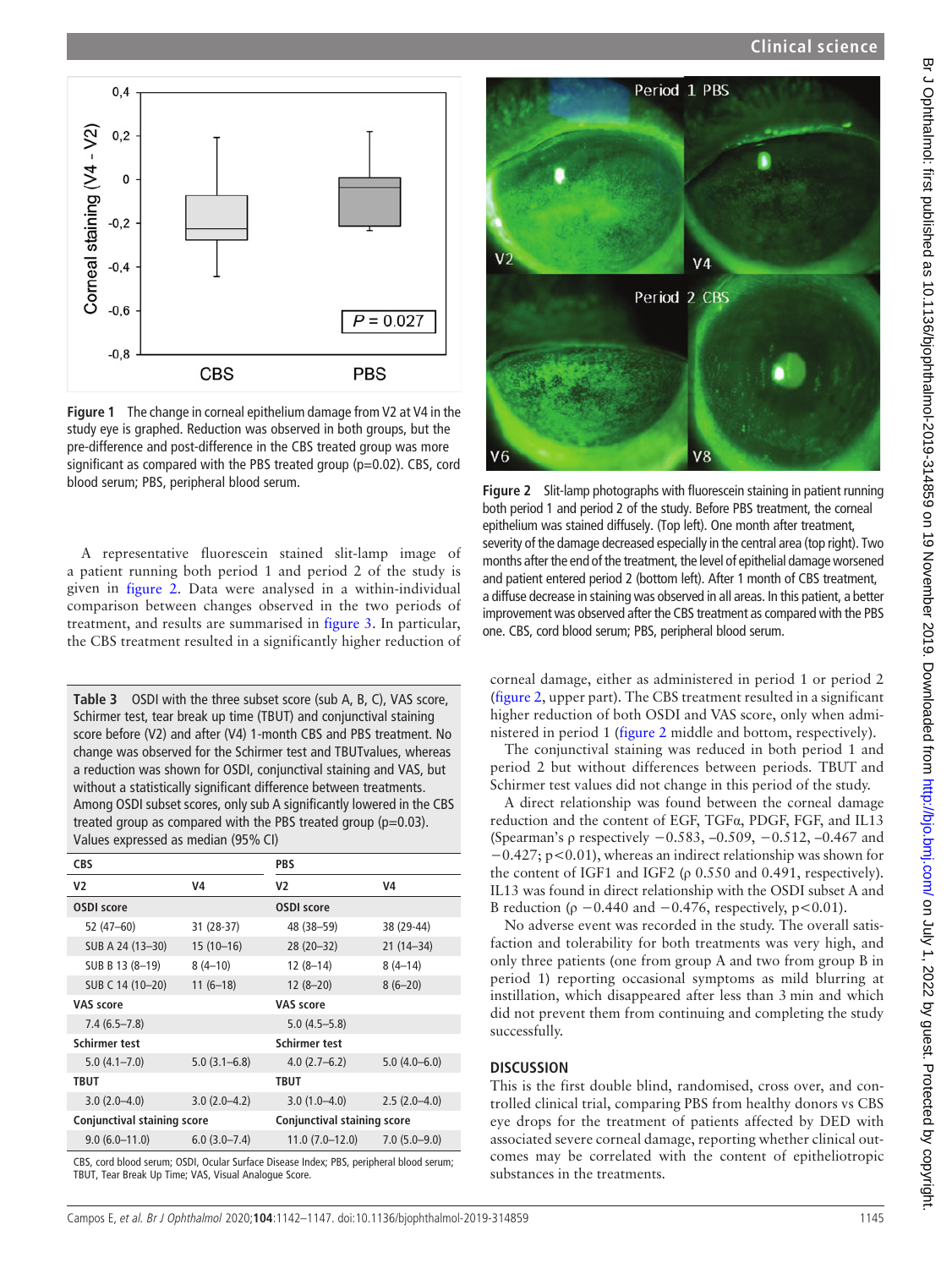<span id="page-4-0"></span>

Figure 3 Within individual comparison in the cross over period of the study. Changes in period 1 (differences between V4 and V2) were compared with changes in period 2 (differences between V8 and V6) with respect of corneal damage (top), Visual Analogue Score (VAS) scale (middle) and Ocular Surface Disease Index (OSDI) score (bottom) in the same group of individuals entering the period 2 of the study. In the left column results for the eight patients receiving CBS in period 1 and PBS in period 2. In the right column results for the 11 patients receiving PBS in period 1 and CBS in period 2. The CBS treatment resulted in a higher reduction of corneal damage, either as administered in period 1 (top left) or period 2 (top right). The CBS treatment resulted in a higher reduction of VAS score only when administered in period 1 (middle left) but not when administered in period 2 (middle right). The same trend was observed for the OSDI score (bottom left and right). CBS, cord blood serum; PBS, peripheral blood serum.

Data from this study confirmed that both PBS and CBS eye drops are safe and effective in reducing the subjective symptoms of discomfort and the corneal damage after 1 month of treatment, as suggested by previous works that evaluated these treatments separately. The CBS treatment resulted in a higher reduction of corneal damage as compared with PBS in any period administered, which was confirmed also in the within-individual comparison. A relapsing epithelial damage and/or symptom degree occurred in one third of treated patients, feasibly related to the chronic nature of the disease, and perhaps to the relatively short period of treatment with the products in study.

Autologous blood derived eye drops are still widely used but not all patients are good candidates as donors due to underlying systemic inflammatory diseases, age, and other types of comorbidities.[26](#page-5-15) Allogenic blood sources for the preparation of topical treatments are conceptually preferable as compared with AS due to several reasons.<sup>9 10</sup> <sup>12 27</sup> They avoid invasiveness to the patient, who could in time not like the repeated withdrawals. They can be prepared, controlled, validated for safety profile and standardised in advance, then stored frozen until the dispensation, with an unlimited availability in principle. Despite the

current legislation for the ABO matching is applied worldwide also to blood derived eye drops, inherent risks present in homologous transfusions persist despite all efforts to avoid them. To the best of our knowledge, no adverse event was reported so far in the literature.

Allogenic serum from patients' relatives was used in a previous work to treat persistent epithelial defects, which healed within 2 weeks in about the half. $^{11}$  Eye drops from healthy male donors matched for the ABO were administered for two to 4 weeks, and a partial or full epithelial healing, along with subjective symptom improvement was observed in patients with DED with only mild but not persistent defects.<sup>[12](#page-5-17)</sup> Another study reported the efficacy of a 4 weeks treatment of patients with severe dry eye associated to ocular graft versus host disease (GVHD) with healthy donor PBS.<sup>13</sup>

The efficacy of CBS treatment was demonstrated in patients suffering from  $DED<sub>14</sub><sup>14</sup>$  $DED<sub>14</sub><sup>14</sup>$  $DED<sub>14</sub><sup>14</sup>$  neurotrophic keratitis,<sup>[15](#page-5-19)</sup> recurrent cor-neal erosions,<sup>[16](#page-5-20)</sup> persistent epithelial defects,<sup>[17 18 28](#page-5-21)</sup> in comparison or not with tear substitutes. Only one controlled and randomised clinical trial demonstrated CBS drops to be more effective in decreasing symptoms and corneal damage as com-pared with AS eye drops in Sjogren's syndrome patients.<sup>[19](#page-5-7)</sup>

Despite the many clinical studies utilising serum derived eyedrops, there is no internationally harmonised method for preparing the products.[29 30](#page-5-22) Results from the present study were obtained with products standardised for the procedure of preparation<sup>[18](#page-5-10)</sup> and analysed for their content in selected trophic  $factors<sub>1</sub><sup>21</sup>$  $factors<sub>1</sub><sup>21</sup>$  $factors<sub>1</sub><sup>21</sup>$  which are present in both products, but at a higher levels in CBS.

Several GFs are present in normal human tears. $31$  For instance, the levels of EGF has been estimated in the range 3–8 ng/mL in unstimulated tear samples, with a threefold increase directly after wounding, subsequently returning to basal levels as shown in in vivo experiments.<sup>[32](#page-5-24)</sup>

A significantly increased proliferation of corneal epithelial cells is produced in vitro at concentrations in the range  $0.1-5$  ng/mL<sup>[33](#page-5-25)</sup> and topical application of  $500 \mu g/mL$  EGF can improve the rate of healing of corneal wounds in animal models.<sup>[34](#page-5-26)</sup>

Interestingly, the amount of GFs in both CBS and PBS treatments, successful in our study, were in the range of pg/mL/day. Beyond the obvious hardly comparable settings, this difference may be due to intrinsic properties of engineered  $GFs<sub>3</sub><sup>35</sup>$  supporting the higher efficacy of GFs from a natural source. For CBS in particular, the combination of GFs is the outcome of a period of high metabolic demand, and it might therefore represent the most powerful combination of trophic factors. The role and activity of each GF and IL depends on the microenvironment and the system, and there may be many other proinflammatory or anti-inflammatory agents in both sources that were not measured in our study. To discuss the role of each single GF and IL is out of the purpose of this work (for references see<sup>[2 21](#page-5-28)</sup>), but it's to highlight here the role of IL-13, a natural anti-inflammatory cytokine shown in this study to be correlated with improvement of subjective symptoms. Under these premises, the hypothesis is that this natural combination of epitheliotropic factors might increase the efficacy of the treatment, although this issue strongly deserves and still needs further studies.

In conclusion, data from this study support the clinical use of allogeneic PBS eye drops from adult donors, as a new and safe blood product effective in decreasing epithelial corneal damage already after 4 weeks of treatment. CBS eye drops seem to be more effective not only in reducing corneal epithelial damage but also in decreasing symptoms. Due to CBS sampling at delivery, its availability may be more restricted as compared with PBS. For this reason, a hypothesis could be to preferably dispense CBS in those cases where severe and unsustainable symptomatology is associated.